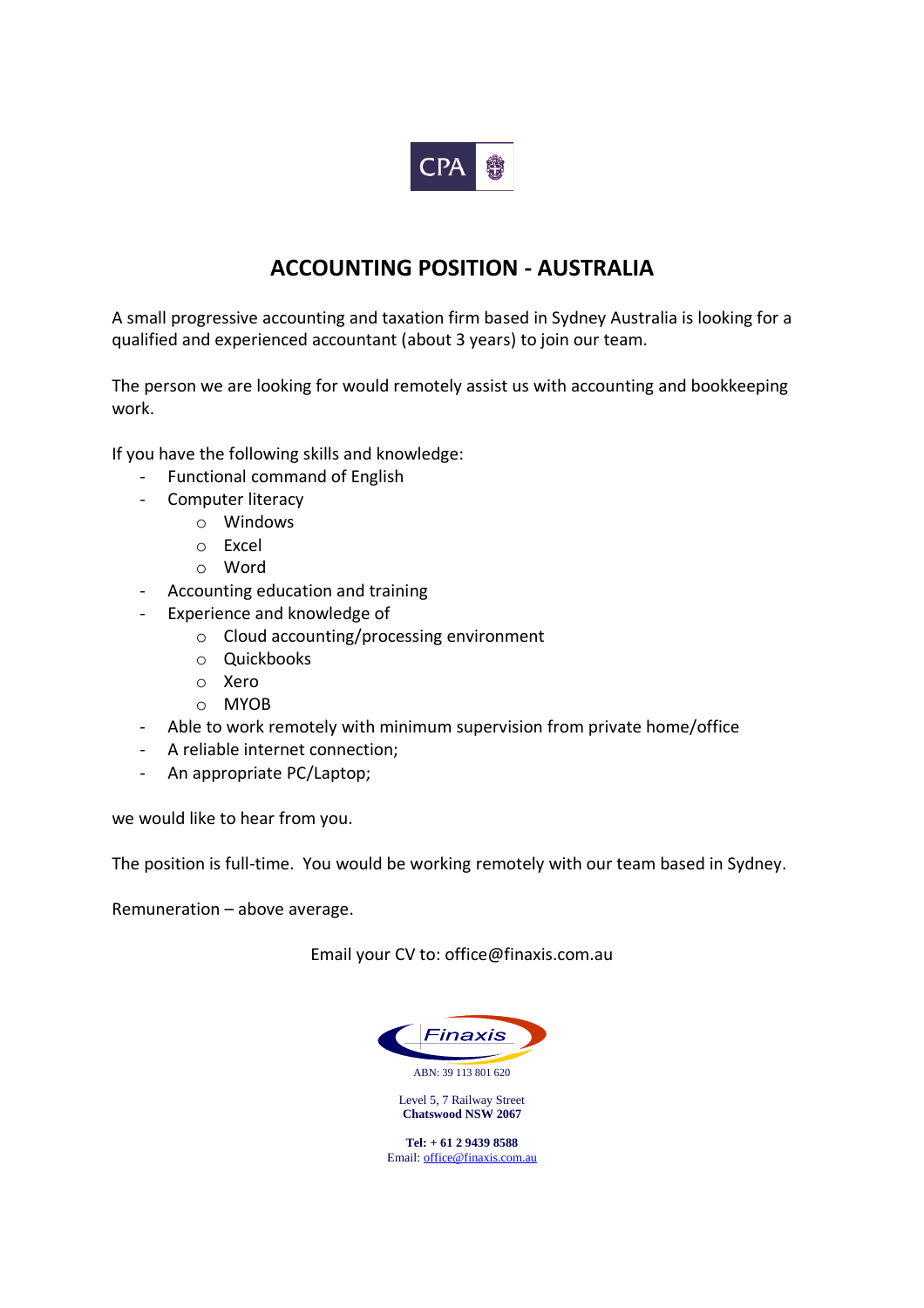

**Australian Company**

FINANCIAL AXIS PTY. LTD. ACN 113 801 620

### Extracted from ASIC's database at AEST 17:52:15 on 22/03/2022

| <b>Company Summary</b>                            |                                                           |  |
|---------------------------------------------------|-----------------------------------------------------------|--|
|                                                   | Name: FINANCIAL AXIS PTY. LTD.                            |  |
|                                                   | ACN: 113 801 620                                          |  |
|                                                   | ABN: 39 113 801 620                                       |  |
| Registration Date: 20/04/2005                     |                                                           |  |
| Next Review Date: $20/04/2022$                    |                                                           |  |
|                                                   |                                                           |  |
|                                                   | Status: Registered                                        |  |
|                                                   | Type: Australian Proprietary Company, Limited By Shares   |  |
| Locality of Registered Office: CHATSWOOD NSW 2067 |                                                           |  |
|                                                   | Regulator: Australian Securities & Investments Commission |  |

Further information relating to this organisation may be purchased from ASIC.